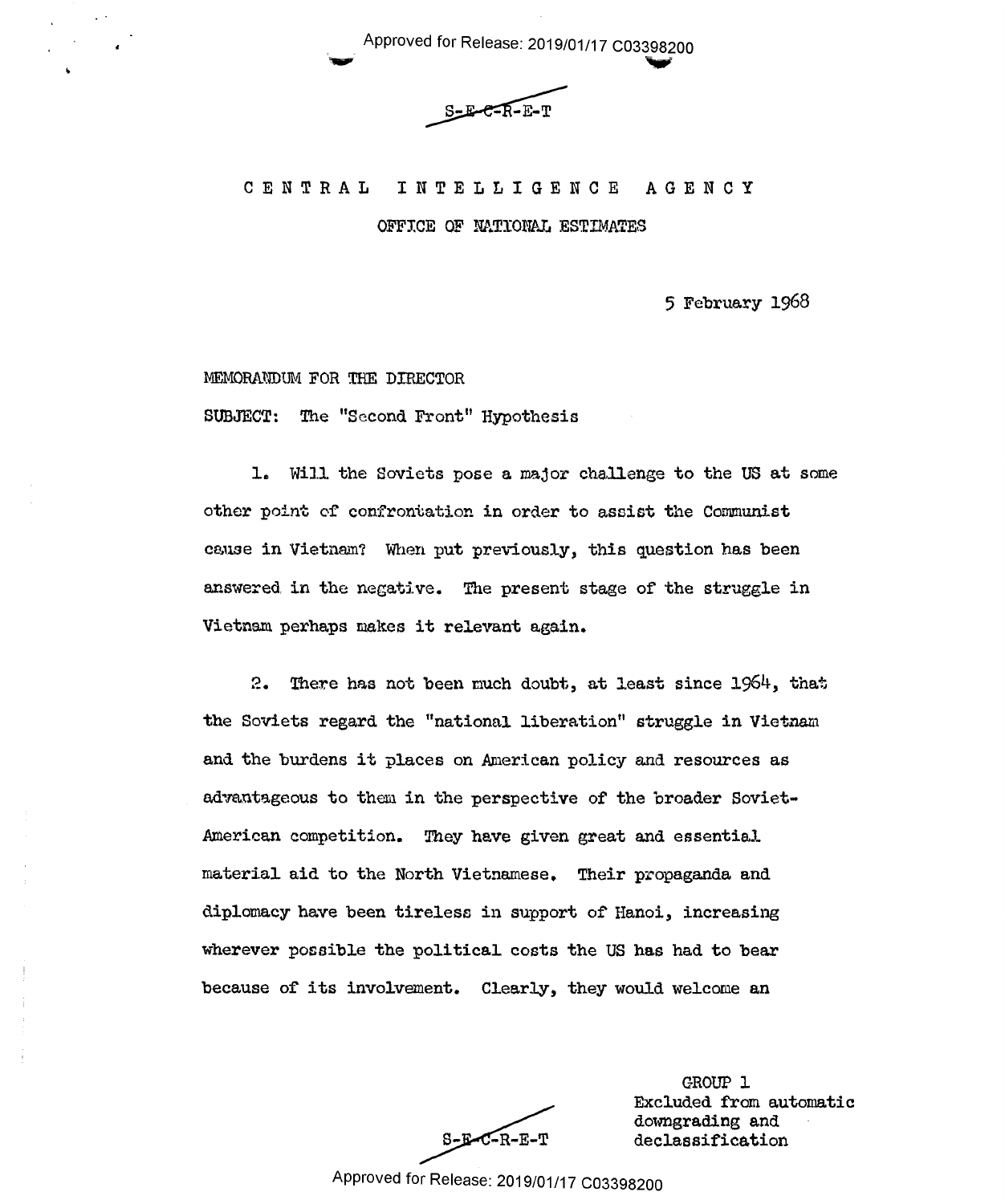Approved for Release: 2019/01/17 C03398200 Approved for Release: 2019/01/17 003398200

<u>v ve sta</u>

 $S-E-C-F-E-T$ 

han an an Aire an an Aire an an Aire an an Aire an Aire an Aire an Aire an Aire an Aire an Aire an Aire an Aire an Aire an Aire an Aire an Aire an Aire an Aire an Aire an Aire an Aire an Aire an Aire an Aire an Aire an Air

outcome which constituted a defeat for the US, not only because outcome which constituted <sup>a</sup> defeat for the US, not only because this would mean a local advance for Communist forces, but also, and perhaps more importantly, because of the setback to US power and perhaps more importantly, because of the setback to US power and influence generally. If some diversionary action of theirs and influence generally. If some diversionary action of theirs could insure this result, it might appear that they would have every reason to undertake it. every reason to undertake it.

### How the Soviet Leaders Might Calculate

3. A Soviet decision to move in this way is more complex 3. A.Soviet decision to move in this way is more complex than appears at first blush, however. Some sense of this can be obtained by posing the questions which the Soviet leadership would obtained'by posing the questions which the Soviet leadership would ask itself in making its calculations about a diversionary action. ask itself in making its calculations about <sup>a</sup> diversionary action.

# 4. Is the Soviet move necessary to Communist success in

Vietnam? -- The actual Soviet estimate of the outlook for the war is not known. If Moscow believes that Communist victory is certain eventually, it has no incentive to do much more than it is already doing. If it believes the war is at a stalemate, it probably considers that a more direct involvement would limit its ability considers that <sup>a</sup> more direct involvement would limit its ability to help the Communist side in eventual negotiations. Meantime, Soviet propaganda can continue to exploit the war against the US Soviet propaganda can continue to exploit the war against the US in many areas. Probably only if the Soviets believed that a

- 2 -  $S-E-C-R-E-T$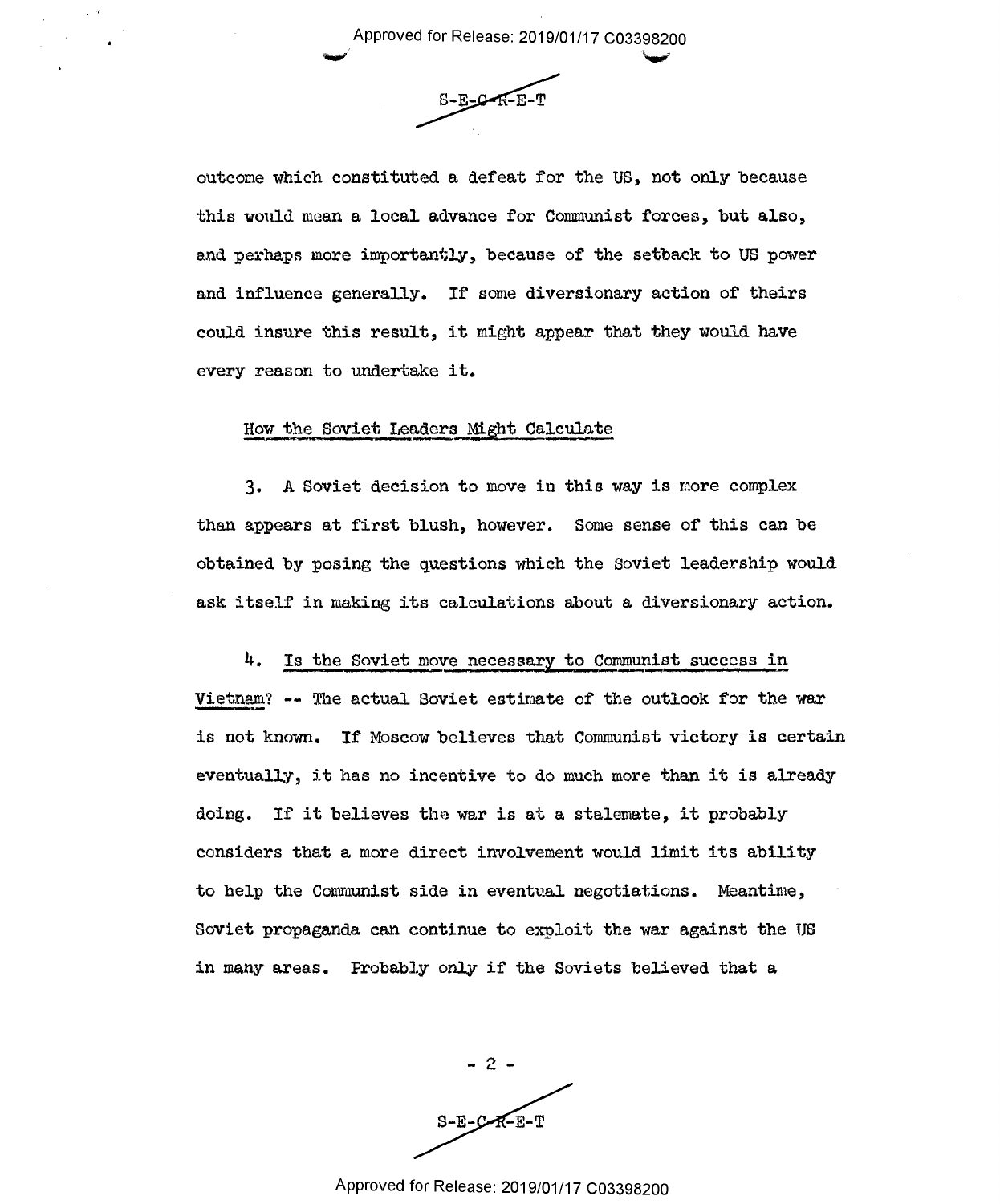Approved for Release: 2019/01/17 C03398200 Approved for Release: 2019/01/17 003398200 Approved for Release: 2019/01/17 C03398200  $S-E-**E**-**E**-T$ 

diversionary move by them was necessary to avert collapse of the Communist effort in South Vietnam would they have compelling Communist effort in South Vietnam would they have compelling reason to entertain such a move at all. There is no indication that they estimate the situation in Vietnam in this way.

5. Is Hanoi's victory in the South vital for the USSR? -- 5. Is Hanoi's victory in the South vital for the USSR? -- It is unlikely that the Soviets believe that it is. They were not a party to Hanoi's initial decisions, and everything we know not <sup>a</sup> party to Hanoi's initial decisions, and everything we know about the North Vietnamese leadership indicates that it would about the north Vietnamese leadership indicates that it would probably not assert that the Soviets had an obligation to act to probably not assert that the Soviets had an obligation to act to insure success. There is evidence that in the early phase of American direct involvement the Soviets counseled negotiations American direct involvement the Soviets counseled negotiations and were rebuffed. They do not assert that any security interest and were rebuffed. They do not assert that any security interest of their own is involved. Finally, the Soviets must know that, even if Hanoi won, its support for Moscow in the latter's contest with Peking for influence in the Communist movement would not be with Peking for influence in the Communist movement would not be assured. In this regard, in fact, a failure of Hanoi's adventure in South Vietnam might be as auspicious.

6. Could there be assurance that pressures on the US else-6. Could there be assurance that pressures on the US else where would achieve the desired effect, i.e., cause the US to abandon its objectives in Vietnam? -- The Soviet leaders would abandon its objectives in Vietnam? -- The Soviet leaders would

- 3 -

 $S-E-C-R-E-T$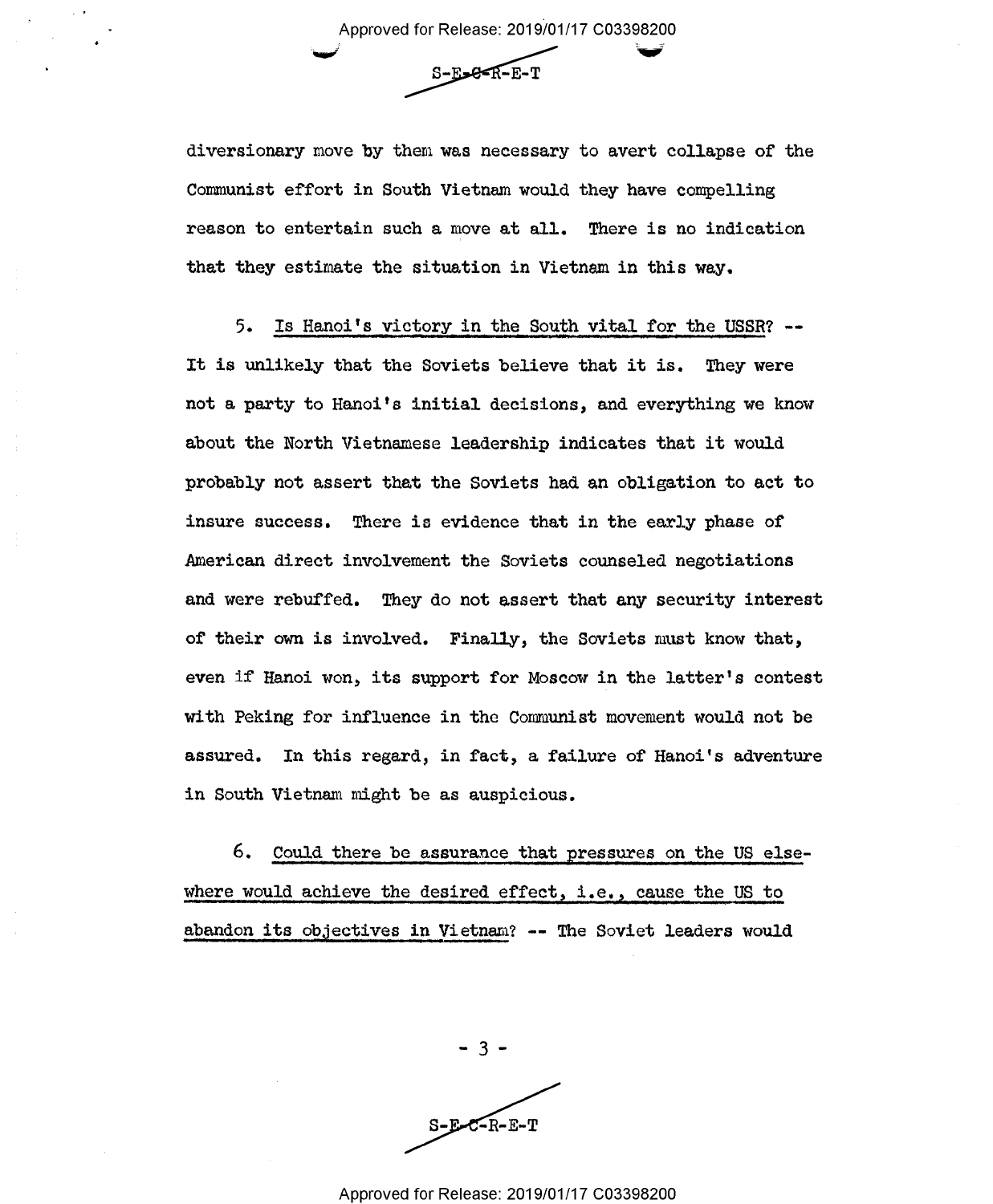\_ Approved for Release: 2019/01/17 C03398200 \_\_ Approved for Release: 2019/01/17 <sup>003398200</sup>

 $\blacktriangledown$ 

Approved for Release: 2019/01/17 C03398200  $S-E-<sub>R-E-T</sub>$ 

are the contract of the contract of the contract of the contract of the contract of the contract of the contract of the contract of the contract of the contract of the contract of the contract of the contract of the contra

probably have to give a problematical answer. They would recognize probably have to give <sup>a</sup> problematical answer. They would recognize that a threat to transform the issue into a general Soviet-American confrontation could harden American will rather than the contrary. confrontation could harden American will rather than the contrary. Some if not all of those in this and other countries who oppose the Some if not all of those in this and other countries who oppose the American course in Vietnam would take a new view of what was at American course in Vietnam would take a new view'of what was at stake. The resulting political climate might make it easier for stake. The resulting political climate might make it easier for the US Administration to undertake a fuller mobilization of the US Administration to undertake a fuller nebilisation of military resources. Further, when world opinion recognized that military resources. Further, when world Opinion recognized that the Vietnam issue had broadened into a dangerous Soviet-American confrontation, demands would mount sharply that all parties confrontation, demands would mount sharply that all parties negotiate at once. Hanoi, too, would then be heavily pressured negotiate at once. Hanoi, too, would then be heavily pressured to abandon its dilatory tactics and to negotiate without preconditions, the precise result US policy has long sought. conditions, the precise result US policy has long sought.

7. Could the cure turn out to be worse than the disease, i.e., might a diversionary crisis bring on direct Soviet-American hostilities, or at least high and uncontrollable risks of them? hostilities, or at least high and uncontrollable risks of them? --Something would obviously depend on the locale and intensity of Something would obviously depend on the locale and intensity of the challenge posed. But if the Soviets aimed at a significant diversion of American military resources from Vietnam, or at convincing the US that it faced a major setback in some other convincing the US thatit faced a.ma3or setback in some other area, then the challenge would have to be formidable indeed. Ugly area, then the challenge would have to be formidable indeed. Ugly

> - 4 -  $S-E-C-R-E-T$

-14....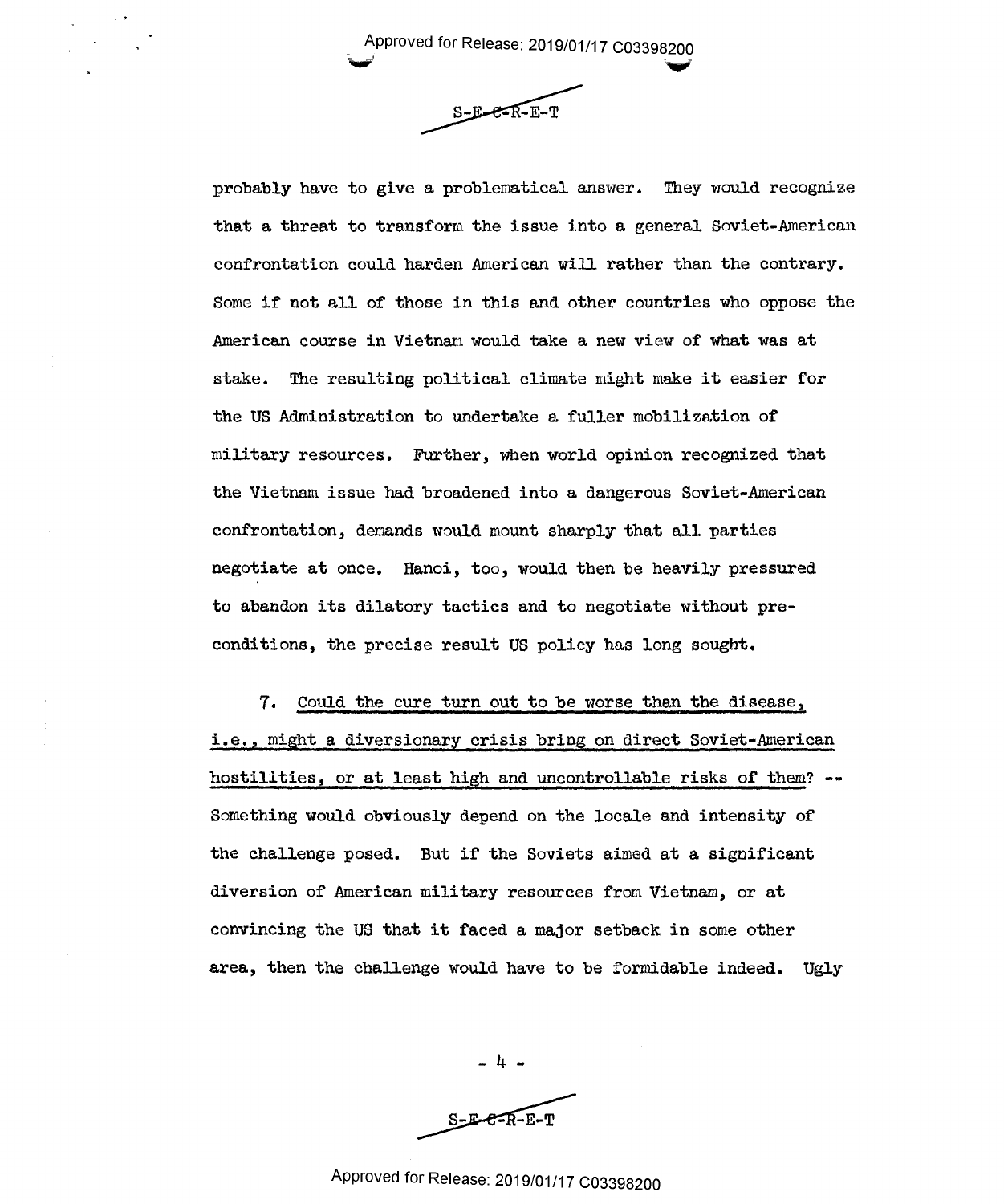Approved for Release: 2019/01/17 C03398200 Approved for Release: 2019/01/17 C03398200<br>S-E-G-K-E-T \_ Approved for Release: 2019/01/17 003398200

 $\checkmark$  in the set of  $\checkmark$  $S-E-B-R-E-T$ 

words or gestures would not be enough; Soviet practice has long since depreciated such currency. If Moscow actually did something big enough to have a serious effect on the US, then it could big enough to have <sup>a</sup> serious effect on the US, then it could scarcely escape some considerable measure of risk. It is entirely scarcely escape some considerable measure of risk. It is entirely possible that the Soviets think that there is no effective possible that the Soviets think that there is no effective diversionary move they can make, the risks of which are not out of all proportion to whatever stake they have in Communist success in South Vietnam. Moreover, to make the attempt and fail would not South Vietnam. moreover, to make the attempt and fail would not only be costly to the USSR itself but damaging to the Communist cause in Vietnam. cause in'Vietnam.

8. Would the challenging move by the USSR involve costs for other aspects of Soviet policy or in other areas? -- The Soviet leaders are aware that in many countries they are credited with leaders are aware that in many countries they are credited with having renounced bad old aggressive habits in favor of peaceful having renounced'bad old aggressive habits in favor of peaceful methods. For some opinion, the US involvement in war has methods. For some Opinion, the US involvement in war has heightened Soviet repute by contrast. Threatening Soviet moves heightened Soviet repute'by contrast. Threatening Soviet moves in areas other than Vietnam would revive old memories, even though some would still find it easy to blame the US for such a turn in some would still find it easy to blame the US for such <sup>a</sup> turn in Soviet policy. The tactics of Communist parties in Western Soviet policy. The tactics of Communist parties in Western countries, now aimed at establishing political alliances with countries, now aimed at establishing political alliances with non-Communist groups, would probably be compromised. The Soviets non—Communist groups, would prObably'be compromised. The Soviets

- 5 -

 $S-E-C-R-E-T$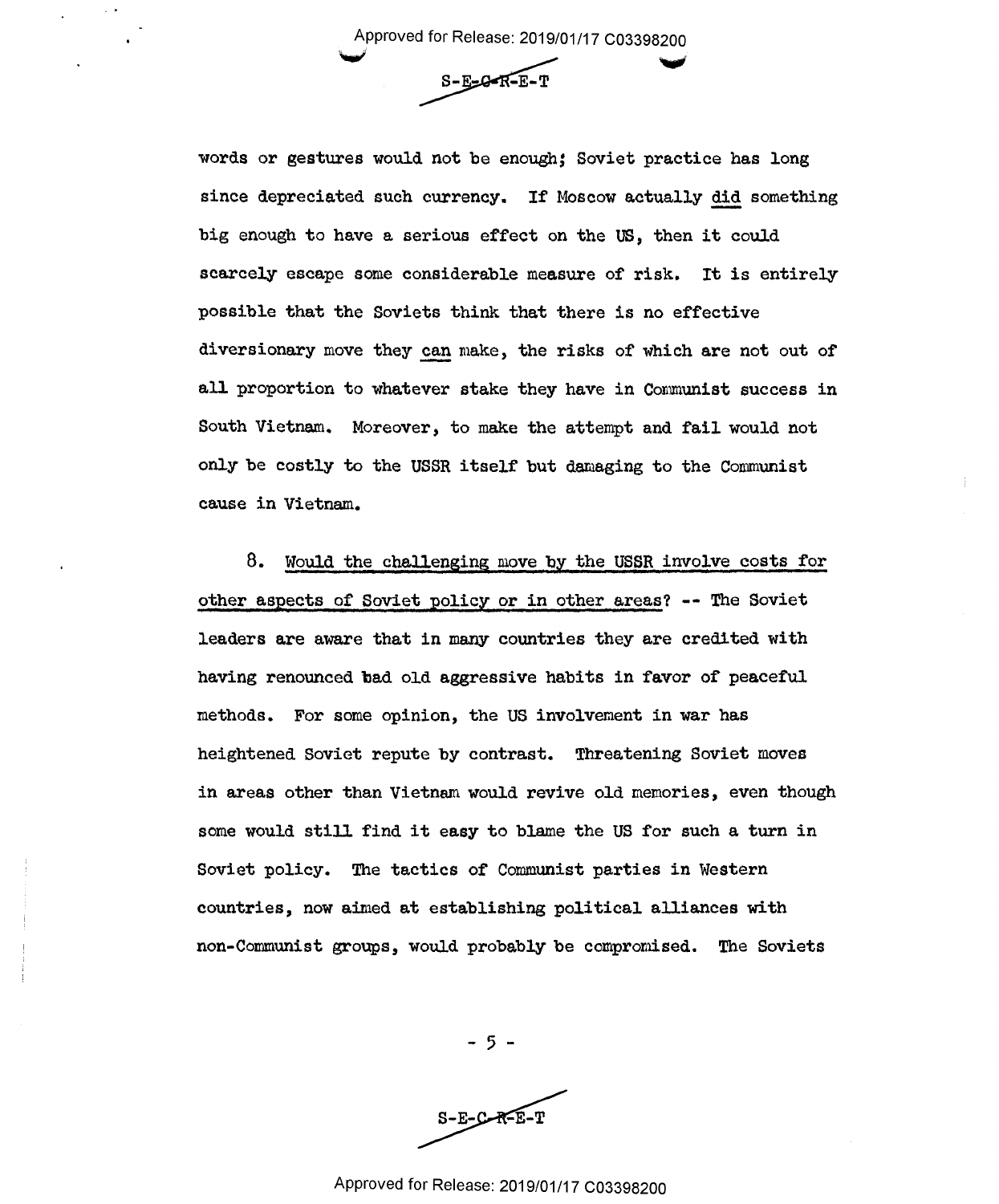Approved for Release: 2019/01/17 C03398200 ed for Release: 2019/01/17 C03398200<br>S-E-C-R-E-T Approved for Release: 2019/01/17 003398200

 $S-E-C-R-E-T$ 

would even consider the cost to bilateral relations with the US. would even consider the cost to bilateral relations with the US. Bad as these have been, they have not precluded movement on some Bad as these have been, they have not precluded movement on some matters in which the Soviets have an interest, for example, the NPT. matters in which the Soviets have an interest, for example, the NPT. And Washington's hopes for certain constructive developments in And'Washington's hopes for certain constructive develoPments in Soviet-American relations have caused it to tolerate Soviet aid to Soviet-American relations have caused it to tolerate Soviet aid to Hanoi. Sharp new Soviet-American tensions would change the setting and the play in many ways which Moscow would probably see as and the play in many ways which Moscow would probably see as potentially disadvantageous. potentially disadvantageous.

## Where and How Where and How

9. Questions like those above, which the Soviet leaders 9. Questions like those above, which the Soviet leaders would inevitably ask themselves, make it clear that a decision would inevitably ask themselves, make it clear that <sup>a</sup> decision to incite a major crisis elsewhere would be at least a very to incite <sup>a</sup> major crisis elsewhere would be at least <sup>a</sup> very complicated one. Still, they obviously have such a capability. complicated one. Still, they obviously have such <sup>a</sup> capability. When they ask themselves where and how specifically they should When they ask themselves where and how specifically they should act, however, the decision would probably seem even tougher. act, however, the decision would probably seem even tougher.

10. Berlin. -- This chronic focus of crisis has the advantage of insuring maximum Soviet control; the screw has been turned there with great delicacy in the past. Beyond a certain point, however, with great delicacy in the past. Beyond <sup>a</sup> certain point, however, no area of possible confrontation carries greater danger. Even well short of maximum risk, moreover, gains which have been well short of maximum risk, moreover, gains which have been

 $S - E - C - R - E$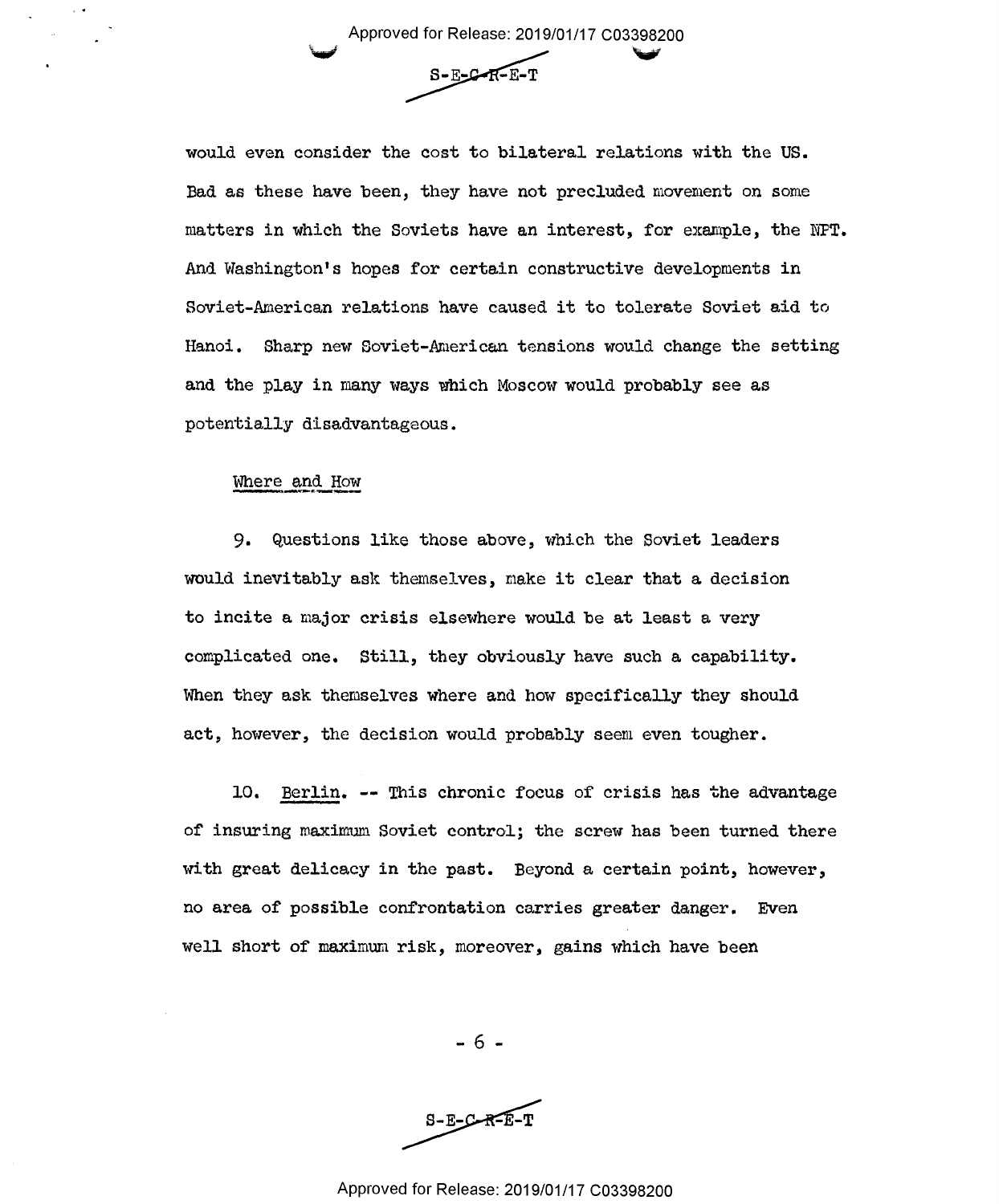Approved for Release: 2019/01/17 C03398200 Approved for Release: 2019/01/17 CO339§200 ¥

 $S-E-C-R-E-T$ 

registered in Western European attitudes toward the USSR, with all that these imply for Soviet hopes of undermining the American position in Europe, would tend to be reversed. While some might blame American policy for causing new tensions in Europe, very few would accept a Soviet power play in Berlin with equanimity. Even the USSR's allies in Eastern Europe, except perhaps East Germany, would be appalled by a new crisis over Berlin. Germany, would'be appalled by <sup>a</sup> new crisis over Berlin.

11. Korea. -- The Soviets appear to have given at least tacit approval to North Korea's policy of armed subversion against tacit approval to North Korea's policy of armed sdbversion against the ROK. So far this has had no effect on US and ROK policy in Vietnam. And Pyongyang, despite the Pueblo incident, appears to have no stomach for raising the ante to the point where renewed have no stomach for raising the ante to the point where renewed hostilities could result. The Soviets must recognize that the hostilities could result. The Soviets must recognize that the margin for additional pressure in this theater without bringing margin for additional pressure in this theater without bringing this result is narrow. Yet, if there is war, they would be committed in a, far more overt way to a regime over which they committed in <sup>a</sup> far more overt way to <sup>a</sup> regime over which they have far less control than was the case in 1950. The risk of have far less control than was the case in 1950. The risk of direct Soviet-American hostilities would be greater. The US direct Soviet-American hostilities would be greater. The US effort in Vietnam would appear much more plausibly as resistance effort in Vietnam would appear much more plausibly as resistance to a general thrust of Communist aggression **in** Asia. The to <sup>a</sup> general thrust of Communist aggression in.Asia. The resultant change in perspectives would set back Soviet policy resultant change in perspectives would set back Soviet policy

- 7 -

 $S-E-C-E-F$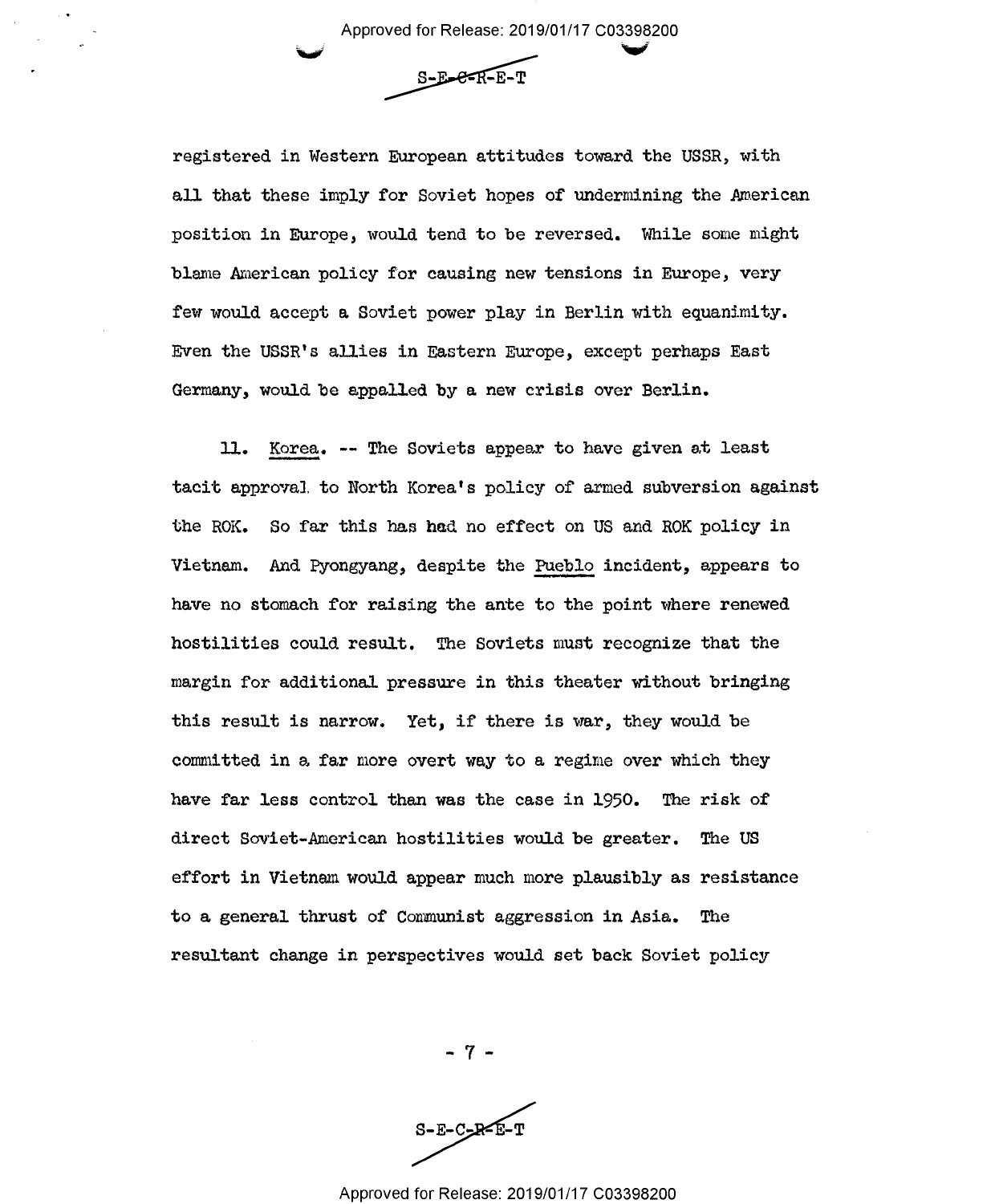Approved for Release: 2019/01/17 C03398200 ~ Approved for Release: 2019/01/17 <sup>003398200</sup> I for Release: 2019/01/17 C03398200<br> $S-E-C=R-E-T$ 

 $S-E-C-R-E-T$ 

in a number of Asian states, and especially in Japan, where a burgeoning trade must seem to hold promise for future Soviet burgeoning trade must seem to hold promise for future Soviet influence. influence.

12. The Middle East -- Here the Soviets would presumably have to act through clients whose reliability and controllability have to act through clients whose reliability and controllability is far from assured. The Arabs will hard.ly be ready for another is far from assured. The Arabs will hardly be ready for another round with Israel very soon, and the Soviets have already demonstrated that they do not care to take a direct hand in that strated that they do not care to take <sup>a</sup> direct hand in that quarrel. Moreover, the June war had no effect on the US effort quarrel. moreover, the JUne war had no effect on the US effort in Vietnam, even though insofar as they played a part in the preliminaries to that event, the Soviets may have thought they were storing up diversionary trouble for the US. Other Middle Eaot tensions could become aggravated (e.g., in the Persian Gulf), East tensions could become aggravated (e.g., in the Persian Gulf), but it is hard to see how these could be either on a scale sufficient to have a bearing on the US effort in Vietnam or sufficient to have <sup>a</sup> bearing on the US effort in Vietnam or manipulable by the Soviets to that end. manipulable by the Soviets to that end.

13. The three areas mentioned are obvious examples; no doubt there are others where Soviet mischief-making might contrive doubt there are others where Soviet mischief-making might contrive to produce crises of some sort. But it is doubtful that such to produce crises of some sort. But it is doubtful that such crises would meet what would appear to be essential criteria: to crises would meet what would appear to be essential criteria: to create a disturbance significant enough to have a real effect on create <sup>a</sup> disturbance significant enough to have <sup>a</sup> real effect on

- 8 - —8--

 $S-E_2-RF-E-T$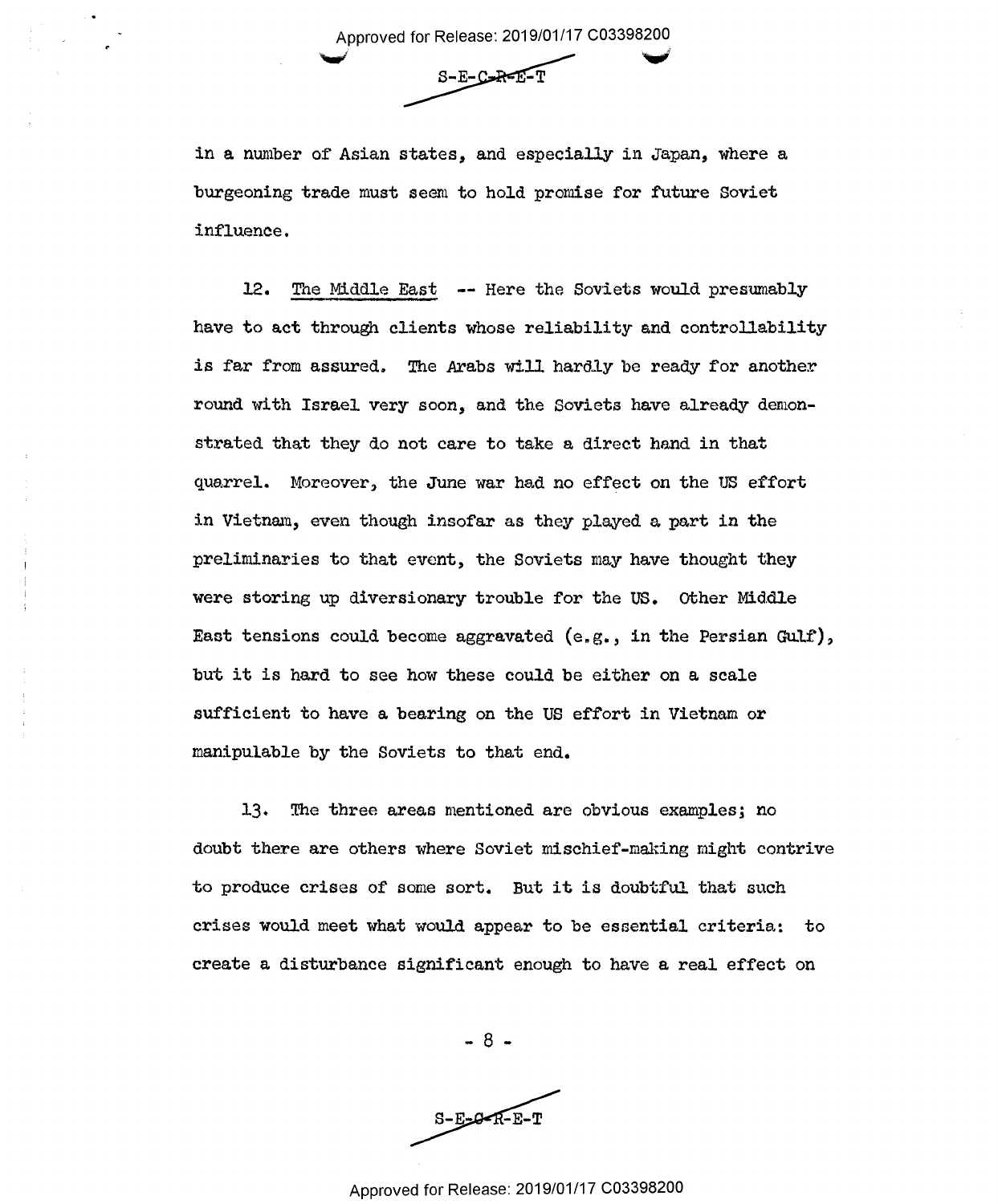Approved for Release: 2019/01/17 C03398200 . Approved for Release: 2019/01/17 <sup>003398200</sup>

ed for Release: 2019/01/17 C03398200<br>S-E-C-R-E-T  $S-F-2-F-F$ 

American policy **in** Vietnam; to permit close management of risks American policy in'Vietnam; to permit close management of risks by the USSR and preclude irresponsible conduct by clients; to by the USSR and preclude irresponsible conduct by clients; to avoid important compromises or setbacks for Soviet policy, **in** the avoid important compromises or setbacks for Soviet policy, in the immediate area or generally, which could outweigh whatever the Soviets might gain from possible Communist success in South Soviets might gain from.possible Communist success in South Vietnam. Vietnam.

## Conclusion Conclusion

~

14. This analysis, like that made in earlier estimates, finds little to credit in the "second front" hypothesis. It still seems unlikely that the Soviets, in order to further Communist aims seems unlikely that the Soviets, in order to further Communist aims in Vietnam, would move against the US elsewhere in some dramatic way. It seems out of character for the present leadership, and way. It seems out of character for the present leadership, and incompatible with what it appears to believe it has at stake in incompatible with what it appears to believe it has at stake in Vietnam. But, as indicated, the calculations involved are complicated, and there can be no complete assurance that Soviet complicated, and there can be no complete assurance that Soviet judgments would fall out in the manner set down here, either now or at some later stage as the context changes. or at some later stage as the context changes.

15. It is certain, however, that short of the kind of dramatic move considered in this paper, Soviet policy will dramatic move considered in this paper, Soviet policy will continue to seize all occasions to harass and complicate the continue to seize alloccasions to harass and complicate the

- 9 -

 $-9$  –<br>S-E-C-R-E-T<br>Approved for Release: 2019/01/17 C03398200